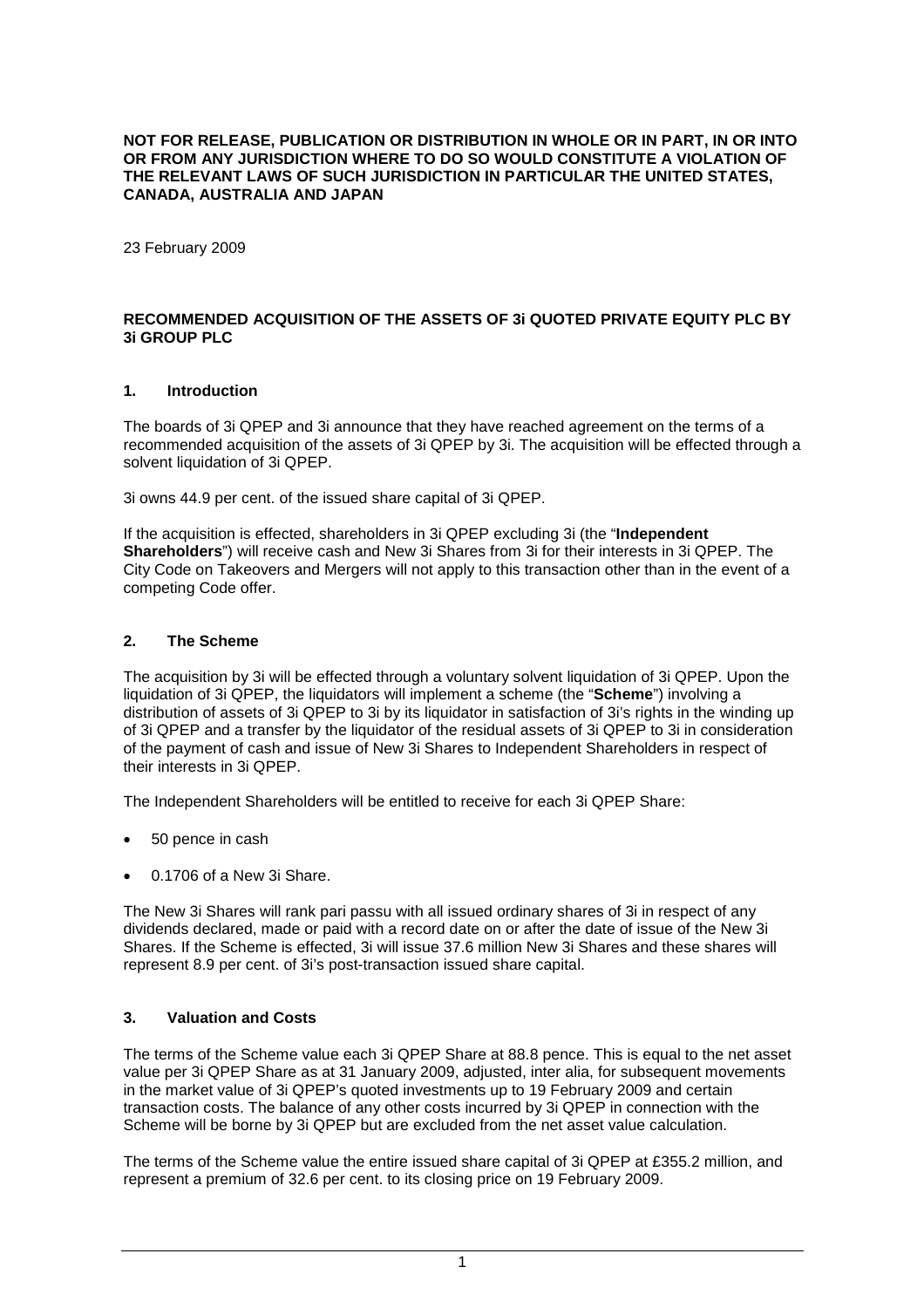3i will bear any stamp duty and stamp duty reserve tax payable in respect of the transfer of assets from 3i QPEP to 3i.

# **4. Background to and reasons for the Scheme**

Since the onset of the dislocation to the credit markets in autumn 2007, 3i QPEP's share price has traded at a significant discount to its net asset value.

3i is offering Independent Shareholders the opportunity to realise their investment in 3i QPEP based on the current net asset value per share, as set out in paragraph 3 above, in exchange for cash and New 3i Shares. Under the terms of the Scheme, Independent Shareholders will benefit from a significant premium to the current market value of their 3i QPEP Shares, as well as exposure to a larger and more diversified portfolio of assets; and 3i Shareholders will benefit from the elimination of the effective double discount that they currently suffer on the 3i QPEP underlying assets since, as required by International Financial Reporting Standards, 3i carries its investment in 3i QPEP at its quoted value. 3i expects a net cash inflow of approximately £110 million on completion of the Scheme, being the difference between 3i QPEP's cash balance that would be transferred to 3i and the cash element of the consideration.

## **5. Irrevocable Undertakings**

3i has received irrevocable undertakings from certain Independent Shareholders to vote in favour of the Scheme and the associated resolutions to be proposed at the EGM, in respect of a total of 59,892,953 3i QPEP Shares, representing approximately 14.97 per cent. of the existing issued ordinary share capital of 3i QPEP.

3i has received an undertaking to vote in favour of the Scheme and the associated resolutions to be proposed at the EGM from an Independent Shareholder in respect of a total of 20,000,000 3i QPEP Shares, representing approximately 5 per cent. of the existing issued ordinary share capital of 3i QPEP. This undertaking will cease to be binding if an offer is made for all the issued ordinary shares of 3i QPEP at a premium of ten per cent. or more to the value of the consideration receivable by Independent Shareholders under the Scheme.

Approximately 64.87 per cent. of the existing issued ordinary share capital of 3i QPEP is therefore either the subject of an undertaking or owned by 3i.

In addition, an Independent Shareholder has indicated it intends to vote in favour of the Scheme and the associated resolutions to be proposed at the EGM in respect of its holding of around 15,389,454 3i QPEP Shares.

### **6. Recommendation**

The Independent Directors of 3i QPEP, who have been so advised by Tricorn Partners, consider the terms of the Scheme to be fair and reasonable. They have also had regard to the views of those Independent Shareholders referred to in paragraph 5 above. In providing their advice to the 3i QPEP Directors, Tricorn Partners has taken into account the commercial assessments of the Independent Directors. Accordingly, the Independent Directors intend unanimously to recommend that 3i QPEP Shareholders vote in favour of the Scheme and the associated resolutions to be proposed at the EGM as the 3i QPEP Directors intend to do in respect of their beneficial holdings in 3i QPEP, amounting to, in aggregate, 1,150,000 3i QPEP Shares, representing (as at the date of this announcement) approximately 0.3 per cent. of the existing issued ordinary share capital of 3i QPEP.

The Independent Directors comprise David Tyler, Duncan Baxter and Richard Harwood. Antoine Clauzel cannot be treated as an independent director of 3i QPEP as he is an employee of 3i. Accordingly, Antoine Clauzel has absented himself from the deliberations in respect of the Scheme and a committee of the Board of 3i QPEP, comprising the Independent Directors, has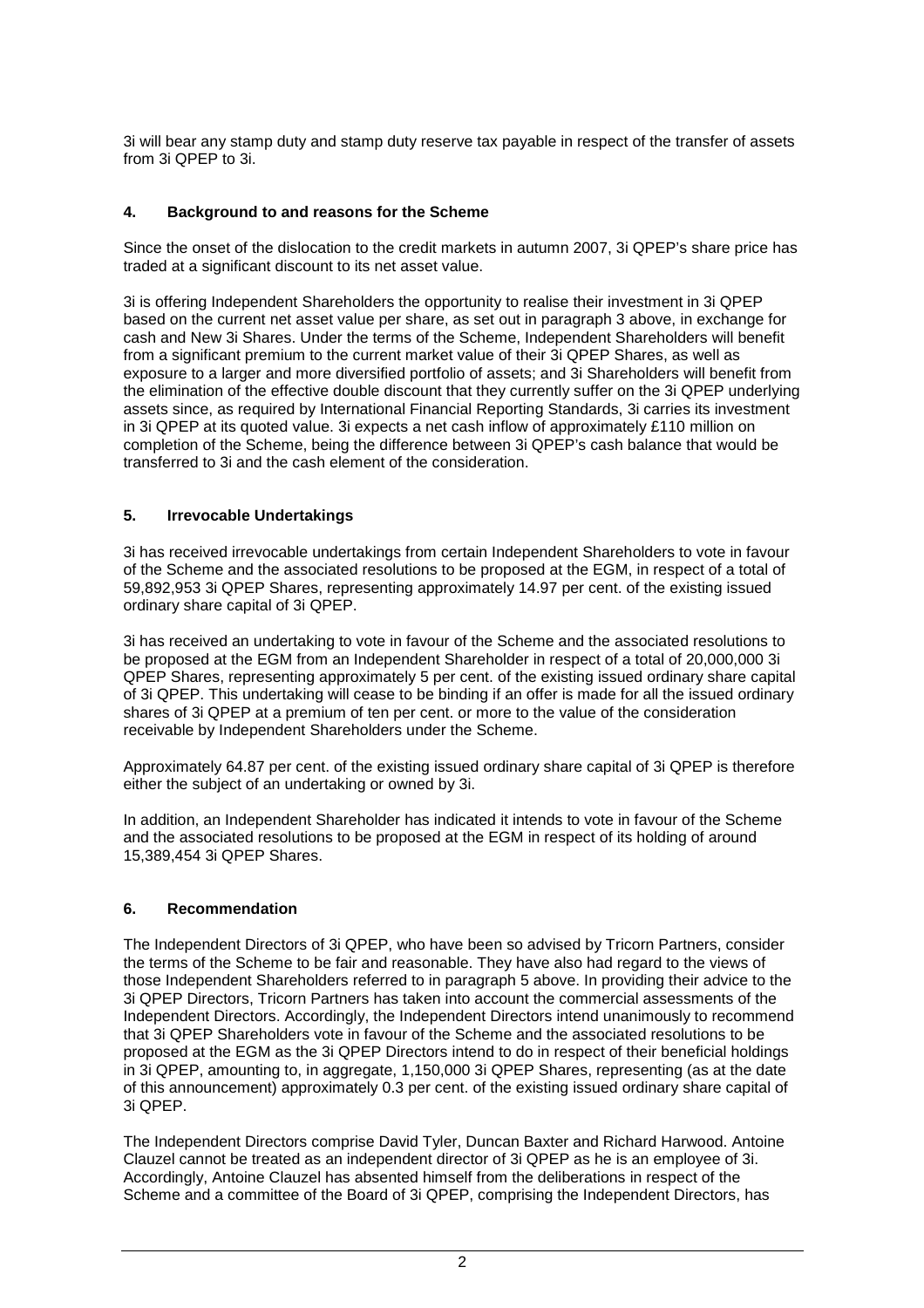been established for the purpose of progressing and considering the terms of the Scheme and making the recommendation in relation to the Scheme.

# **7. Information on 3i**

3i is an international private equity company that focuses on buyouts, growth capital and infrastructure; investing across Europe, Asia and the US. 3i is listed on the London Stock Exchange and is a constituent of the FTSE 100 and MSCI European Indices. As at 30 September 2008, 3i had approximately £10 billion of assets under management. As at 31 January 2009, 3i employed over 280 investment professionals across 14 countries worldwide.

# **8. Information on 3i QPEP**

3i QPEP is a Jersey incorporated, public closed-end investment company. 3i QPEP was admitted to the Official List and to trading on the London Stock Exchange on 29 June 2007. 3i Investments plc ("**3i Investments**"), which is regulated in the UK by the Financial Services Authority, was appointed by 3i QPEP to act as its investment adviser.

3i QPEP's investment strategy has been to deliver private equity value creation techniques to public companies, leveraging the international network of its investment adviser to source attractive opportunities and execute its value creation plan. 3i QPEP's investment policy has been to build a portfolio of influential stakes in selected companies in the UK and continental Europe and across a broad spectrum of sectors to attain the level of influence necessary to generate significant improvements in operating performance.

# **9. Related Party Transaction**

The Scheme between 3i QPEP and 3i will be a related party transaction for the purpose of chapter 11 of the Listing Rules. The Scheme must therefore be approved by a simple majority of the Independent Shareholders (excluding for these purposes any associates of 3i). This approval will be a separate resolution to that required for the solvent liquidation of 3i QPEP (where approval of 66 2/3 per cent. of 3i QPEP Shareholders in attendance is required - see paragraph 10 below, and on which resolution 3i and its associates may vote).

# **10. Structure of the Scheme**

The Scheme will be effected through a voluntary solvent liquidation of 3i QPEP, and it will comprise a distribution of assets of 3i QPEP to 3i by its liquidator in satisfaction of 3i's rights in the winding up of 3i QPEP and a transfer by the liquidator of the residual assets of 3i QPEP to 3i in consideration of the payment of cash and issue of New 3i Shares to the Independent Shareholders in respect of their interests in 3i QPEP.

To become effective, the Scheme requires, amongst other things, the following events to occur: (i) approval of the Scheme by Independent Shareholders as described in paragraph 9 above, (ii) a special resolution (requiring approval by 66 2/3 per cent. of 3i QPEP Shareholders in attendance) being passed to approve amendments to the articles to facilitate the proposals, to wind up 3i QPEP and to appoint a liquidator, (iii) 3i QPEP, 3i and the liquidator to enter into a transfer agreement setting out the terms upon which 3i QPEP (acting through the liquidator) having first made a distribution of assets to 3i in satisfaction of 3i's rights in the winding up of 3i QPEP, transfers its residual assets to 3i in return for the issue of New 3i Shares and the payment of cash to the Independent Shareholders, (iv) the Directors not resolving to abandon the Scheme if required pursuant to their fiduciary duties, (v) the approval of the Jersey Financial Services Commission, and (vi) the admission of the New 3i Shares to the Official List of the UK Listing Authority and to trading on the main market for listed securities of the London Stock Exchange.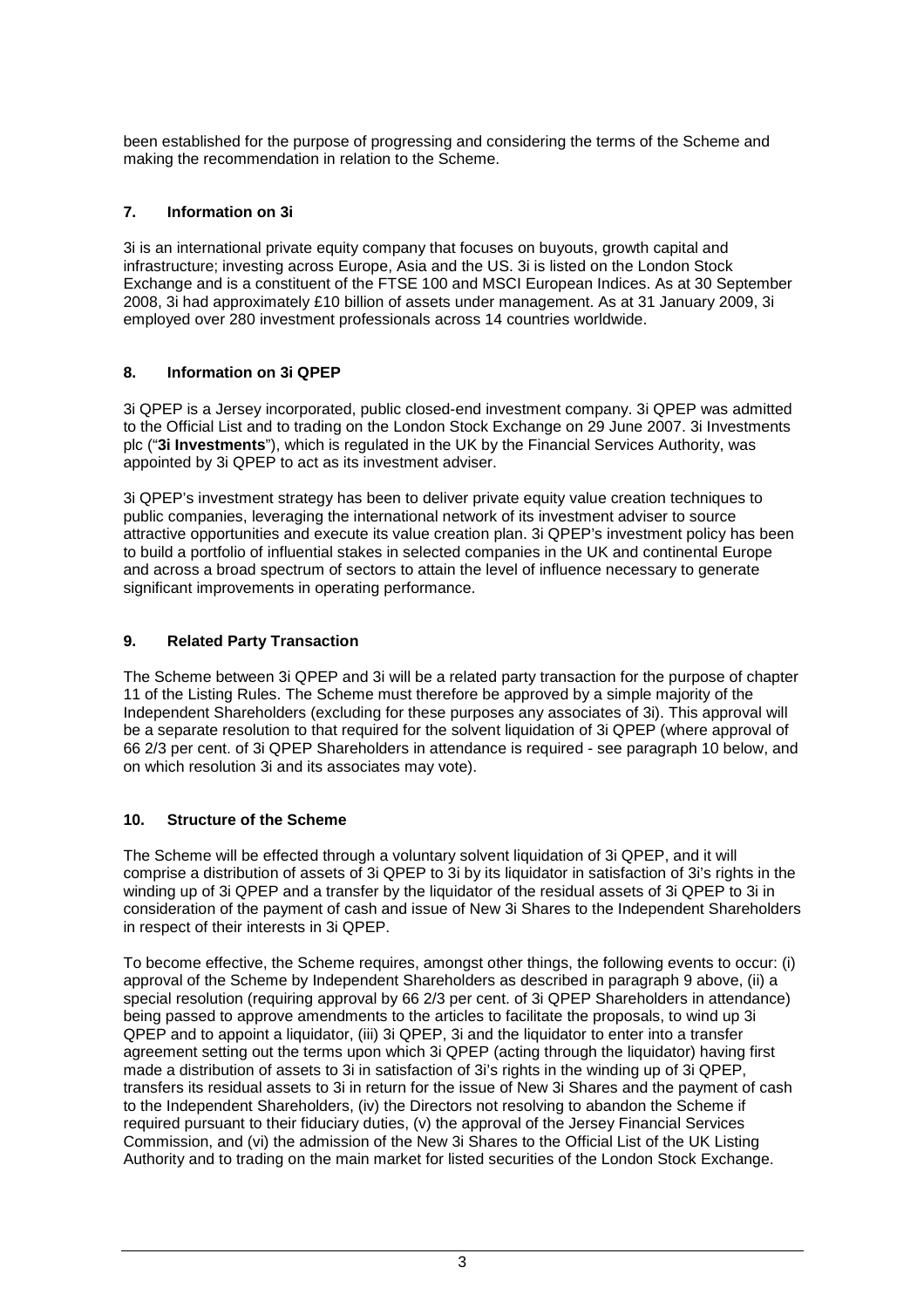# **11. Directors**

The Independent Directors intend to resign from the board of the Company either following the Scheme becoming effective or following completion of the liquidation of the Company and their expectation is that they will have no further continuing business involvement with 3i QPEP or 3i. In order to comply with Jersey legal requirements, at least two of the Independent Directors will remain on the board during the liquidation of the Company. The future role of Antoine Clauzel will be determined in due course. Upon the resignation of the Independent Directors, they shall each receive certain payments to compensate them for loss of office. 3i QPEP has no employees.

3i QPEP, 3i and 3i Investments have agreed that the investment advisory and other agreements between 3i QPEP and members of the 3i group of companies will terminate on completion of the winding up of 3i QPEP and that no compensation for such termination will be payable by either party.

## **12. Implementation Agreement**

3i QPEP and 3i have entered into an Implementation Agreement which provides, inter alia, for the implementation of the Scheme and contains certain assurances and confirmations between the parties, including provisions to implement the Scheme on a timely basis and governing the conduct of the business of 3i QPEP.

The Implementation Agreement terminates in certain circumstances, including:

- (i) immediately, if agreed in writing by the parties;
- (ii) immediately, if the Effective Date has not occurred by 29 May 2009;

(iii) immediately, on the earliest to occur of the date (if any) on which the Scheme is withdrawn or lapses and the Effective Date; and

(iv) immediately, if the resolutions at the EGM are not passed by the requisite majority of 3i QPEP Shareholders.

# **13. Delisting of 3i QPEP and Listing and Dealing of New 3i Shares**

Prior to the Scheme becoming effective, and subject to applicable requirements of the London Stock Exchange and the Financial Services Authority, 3i QPEP will apply to the London Stock Exchange for 3i QPEP Shares to cease to be admitted to trading and to the Financial Services Authority for the listing of 3i QPEP Shares to be cancelled from the Official List, in each case to take effect on the next Business Day following the Effective Date.

Subject to the Scheme becoming effective, share certificates in respect of 3i QPEP Shares will cease to be valid on the Effective Date and should be destroyed. In addition, on the Effective Date, entitlements to 3i QPEP Shares held within the CREST system will be cancelled.

Application will be made by 3i for the New 3i Shares to be admitted to listing and trading on the London Stock Exchange.

# **14. Overseas Shareholders**

The availability of the Scheme to Independent Shareholders who are not resident in the United Kingdom or Jersey may be affected by the laws of their relevant jurisdiction. Such persons should inform themselves of, and observe, any applicable legal or regulatory requirements of their jurisdiction. Independent Shareholders who are in any doubt regarding such matters should consult an appropriate independent professional adviser in the relevant jurisdiction without delay.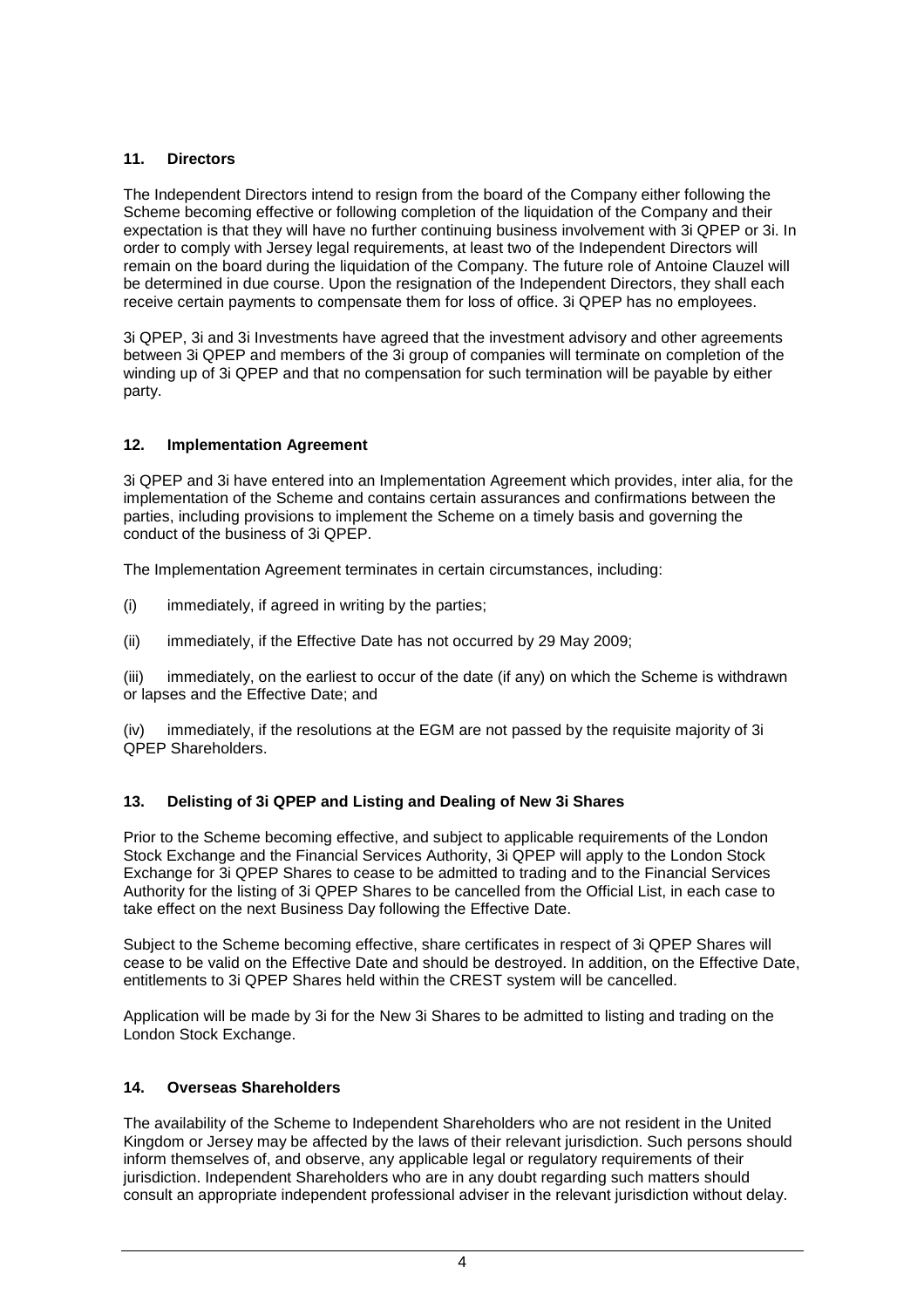### **15. Indicative Timetable**

The Scheme will be implemented on the terms and subject to the conditions set out in this announcement and to be set out in the Scheme Circular, including obtaining relevant regulatory approvals and approval by the 3i QPEP Shareholders. The Scheme Circular will provide full details of the Scheme, together with notices of EGM and the expected timetable.

An indicative timetable of principal events is as follows:

| Event                                              | <b>Indicative Timing</b> |
|----------------------------------------------------|--------------------------|
| Posting of Scheme Circular to 3i QPEP Shareholders | 23 March 2009            |
| 3i QPEP EGM and announcement of results            | 16 April 2009            |
| <b>Effective Date:</b>                             | 17 April 2009            |
| 3i QPEP in liquidation;                            |                          |
|                                                    |                          |

Liquidation distribution to 3i; and

New 3i Shares issued

All dates in this announcement which relate to the implementation of the Scheme are indicative only. A more detailed timetable will be included in the Scheme Circular.

### **16. General**

In deciding whether or not to vote in favour of the resolutions to implement the Scheme, 3i QPEP Shareholders should rely only on the information contained in, and should follow the procedures described in, the Scheme Circular.

Information on the tax consequences of the Scheme for the 3i QPEP Shareholders will be contained in the Scheme Circular. The Independent Directors of 3i QPEP are being advised by Tricorn Partners and 3i is being advised by Rothschild.

| <b>Enquiries:</b>                                    |                       |
|------------------------------------------------------|-----------------------|
| 3i                                                   | +44 (0) 20 7975 3566  |
| <b>Patrick Dunne</b>                                 |                       |
| Rothschild (financial adviser to 3i)                 | +44 (0) 20 7280 5000  |
| John Deans                                           |                       |
| Jonathan Eddis                                       |                       |
| JPMorgan Cazenove Limited (corporate broker to 3i)   | + 44 (0) 20 7588 2828 |
| Andrew Hodgkin                                       |                       |
| Merrill Lynch International (corporate broker to 3i) | + 44 (0) 20 7996 2285 |
| Michael Findlay                                      |                       |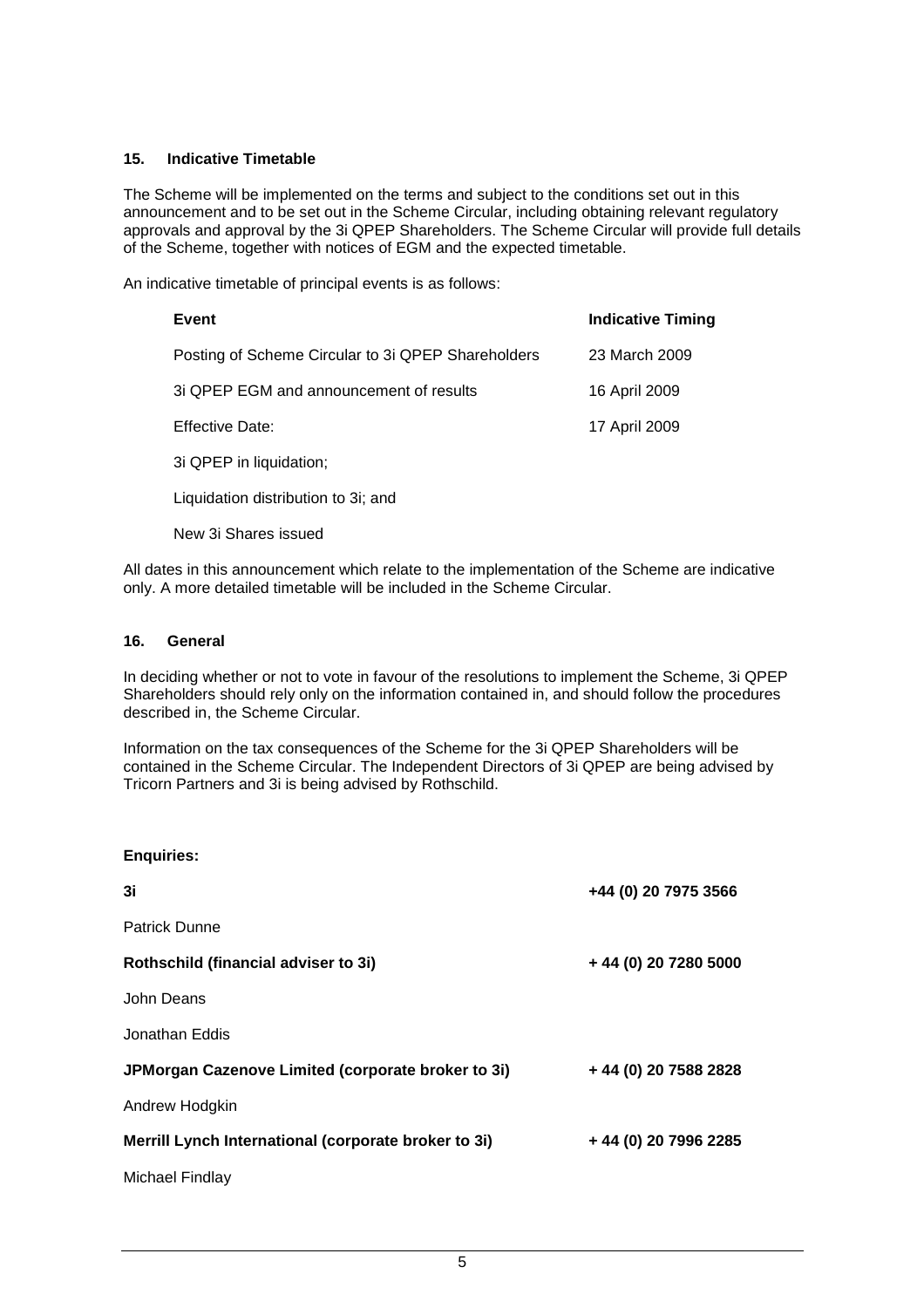| 3i QPEP                                                                                | +44 (0) 1534 609 921 |
|----------------------------------------------------------------------------------------|----------------------|
| David Tyler (Chairman)                                                                 |                      |
| <b>Tricorn Partners (financial adviser to the Independent</b><br>Directors of 3i QPEP) | +44 (0) 20 7823 0888 |
| <b>Guy Dawson</b>                                                                      |                      |
| Oliver Tucker                                                                          |                      |
| RBS Hoare Govett Limited (corporate broker to 3i QPEP)                                 | +44 (0) 20 7678 8000 |

Gary Gould

Tricorn Partners is acting exclusively for 3i QPEP and no one else in connection with the Scheme and will not be responsible to anyone other than 3i QPEP for providing the protections afforded to clients of Tricorn Partners or for providing advice in connection with the Scheme or any matter referred to herein.

Rothschild, which is authorised and regulated by the Financial Services Authority in the United Kingdom, is acting for 3i and no one else in relation to the Scheme and will not be responsible to anyone other than 3i for providing the protections afforded to clients of Rothschild nor for providing advice in relation to the proposed transaction.

This announcement is not intended to and does not constitute, or form any part of, an offer to sell or an invitation to subscribe for or purchase any securities or the solicitation of any vote or approval in any jurisdiction, pursuant to the Scheme or otherwise. The Scheme will be made solely through the Scheme Circular, which will contain the full terms and conditions of the Scheme (including details of how to vote in respect of the Scheme). Any response in relation to the Scheme will be made only on the basis of the information contained in the Scheme Circular or any other document by which the Scheme is made. 3i QPEP Shareholders are advised to read carefully the formal documentation in relation to the acquisition once it has been dispatched. This announcement does not constitute a prospectus or prospectus equivalent document.

### **Forward Looking Statements**

This announcement contains statements about 3i QPEP and 3i that are or may be forward looking statements. All statements other than statements of historical facts included in this announcement may be forward looking statements. Without limitation, any statements preceded or followed by or that include the words "targets", "plans" "believes", "expects", "aims", "intends", "will", "may", "anticipates", "estimates", "projects", "continue", "should" or, words or terms of similar substance or the negative thereof, are forward looking statements. Forward looking statements include statements relating to the following: (i) future capital expenditures, expenses, revenues, earnings, synergies, economic performance, indebtedness, financial condition, dividend policy, losses and future prospects; (ii) business and management strategies and the expansion and growth of 3i QPEP's or 3i's operations and potential synergies resulting from the Scheme; and (iii) the effects of government regulation on 3i QPEP's or 3i's business.

Such forward looking statements involve risks and uncertainties that could significantly affect expected results and are based on certain key assumptions. Many factors could cause actual results to differ materially from those projected or implied in any forward looking statements. Due to such uncertainties and risks, readers are cautioned not to place undue reliance on such forward looking statements, which speak only as of the date hereof. 3i QPEP and 3i disclaim any obligation to update any forward looking or other statements contained herein, except as required by applicable law.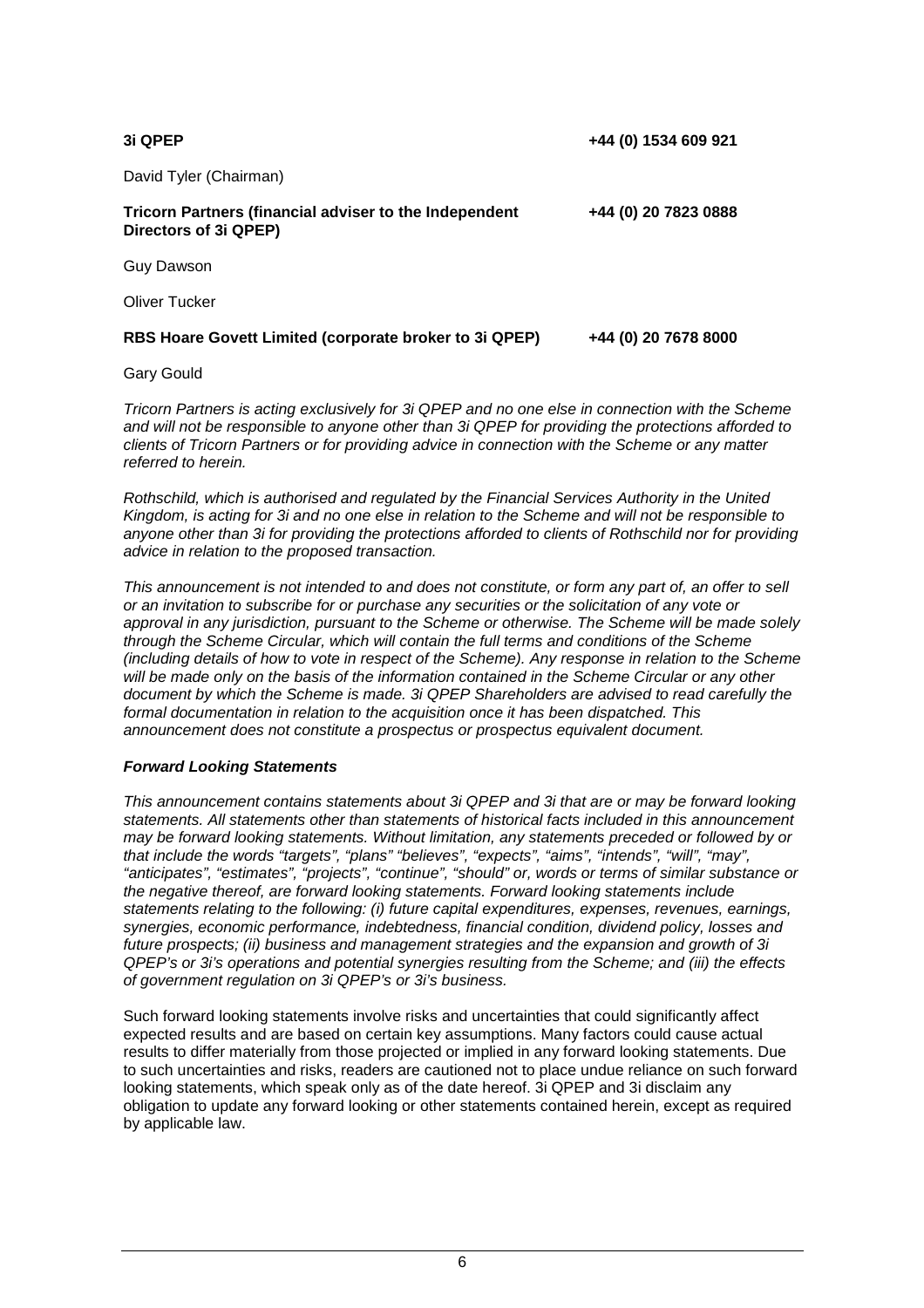### **APPENDIX I DEFINITIONS**

The following definitions apply throughout this announcement unless the context requires otherwise.

| "3i"                           | 3i Group plc                                                                                                                                                                                                                                                  |
|--------------------------------|---------------------------------------------------------------------------------------------------------------------------------------------------------------------------------------------------------------------------------------------------------------|
| "3i QPEP" or the "Company"     | 3i Quoted Private Equity plc                                                                                                                                                                                                                                  |
| "3i QPEP Directors"            | the directors of 3i QPEP as at the date of this<br>announcement                                                                                                                                                                                               |
| "3i QPEP Shareholders"         | the holders of 3i QPEP Shares, including 3i                                                                                                                                                                                                                   |
| "3i QPEP Shares"               | the existing unconditionally allotted or issued and fully paid<br>ordinary shares of 1 pence each in the capital of 3i QPEP                                                                                                                                   |
| "Business Day"                 | a day (other than Saturdays, Sundays and public holidays<br>in the UK) on which banks are open for business (other<br>than solely for trading and settlement in Euros) in the City<br>of London                                                               |
| "Code"                         | The City Code on Takeovers and Mergers                                                                                                                                                                                                                        |
| "Effective Date"               | the date on which the Scheme becomes effective pursuant<br>to its terms                                                                                                                                                                                       |
| "EGM"                          | the extraordinary general meeting of 3i QPEP (or any<br>adjournment thereof) to be held in connection with the<br>Scheme for the purposes of, inter alia, obtaining<br>shareholder approval for the Scheme and the steps<br>necessary to implement the Scheme |
| "Financial Services Authority" | the Financial Services Authority in its capacity as the<br>competent authority for the purposes of Part VI of the<br>Financial Services and Markets Act 2000                                                                                                  |
| "Independent Directors"        | the 3i QPEP Directors other than Antoine Clauzel                                                                                                                                                                                                              |
| "Independent Shareholders"     | the 3i QPEP Shareholders excluding 3i                                                                                                                                                                                                                         |
| "Listing Rules"                | the rules and regulations made by the Financial Services<br>Authority in its capacity as the UK Listing Authority under<br>the Financial Services and Markets Act 2000, and<br>contained in the UK Listing Authority's publication of the<br>same name        |
| "London Stock Exchange"        | London Stock Exchange plc                                                                                                                                                                                                                                     |
| "New 3i Shares"                | Ordinary Shares of 73 19/22 pence par value in the capital<br>of 3i to be issued to Independent Shareholders pursuant to<br>the Scheme                                                                                                                        |
| "Official List"                | The Official List of the UK Listing Authority                                                                                                                                                                                                                 |
| "Rothschild"                   | N M Rothschild & Sons Limited                                                                                                                                                                                                                                 |
| "Scheme"                       | the distribution of assets to 3i by 3i QPEP's liquidator in<br>satisfaction of its rights in the winding up of 3i QPEP and                                                                                                                                    |